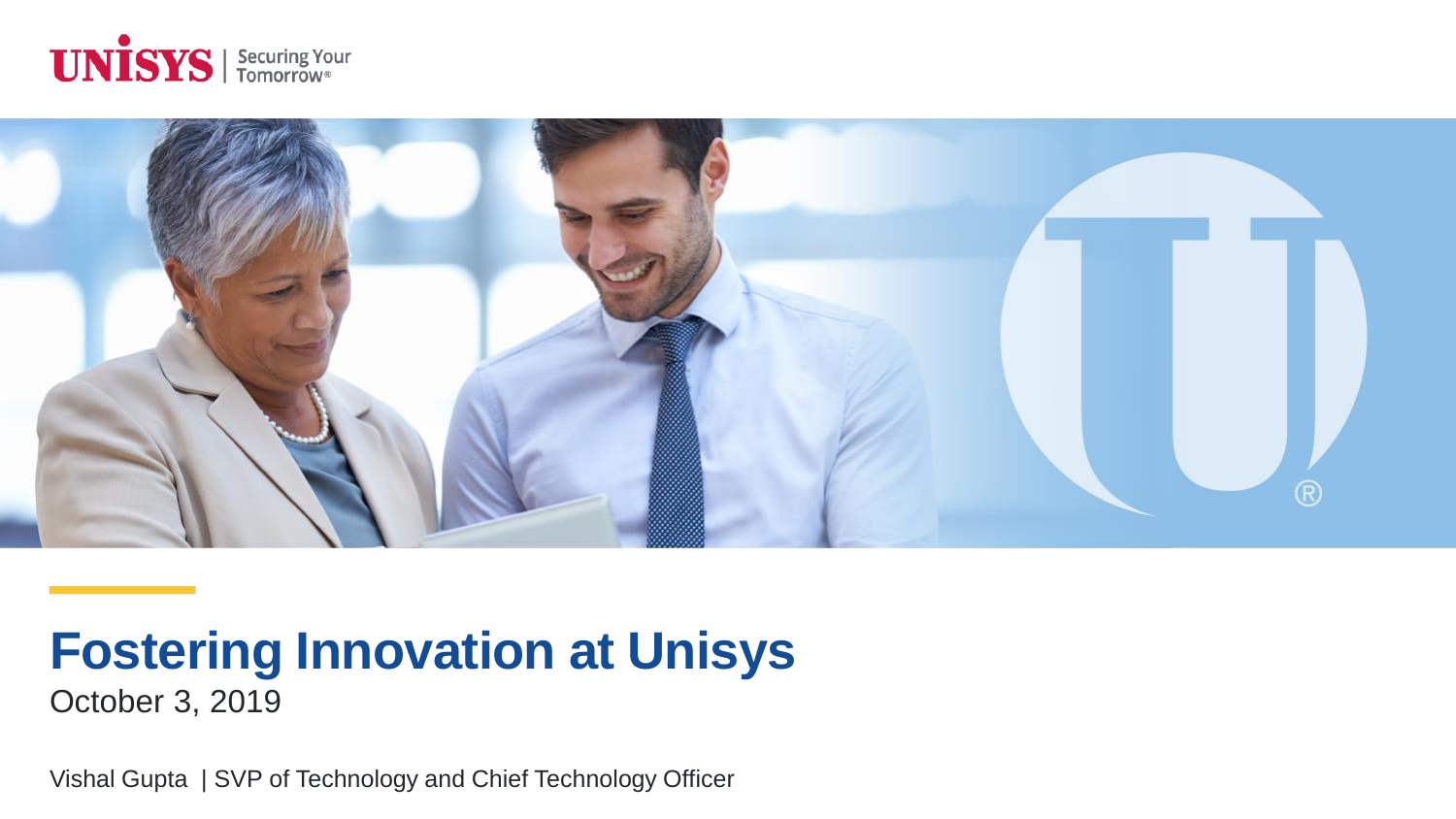## **Disclaimer**

- Statements made by Unisys during today's presentation that are not historical facts, including those regarding future performance, are forward-looking statements under the Private Securities Litigation Reform Act of 1995. These statements are based on current expectations and assumptions and involve risks and uncertainties that could cause actual results to differ from expectations. These risks and uncertainties are discussed in the company's reports filed with the SEC.
- Forward-looking statements include, but are not limited to, any projections of earnings, revenues, annual contract value ("ACV"), total contract value ("TCV"), new business ACV or TCV, backlog, pipeline or other financial items; any statements of the company's plans, strategies or objectives for future operations; statements regarding future economic conditions or performance; and any statements of belief or expectation.
- Although appropriate under generally accepted accounting principles ("GAAP"), the company's results reflect charges that the company believes are not indicative of its ongoing operations and that can make its profitability and liquidity results difficult to compare to prior periods, anticipated future periods, or to its competitors' results. These items consist of certain revenue adjustments and related profit consisting of post-retirement and cost-reduction and other expense. Management believes each of these items can distort the visibility of trends associated with the company's ongoing performance. Management also believes that the evaluation of the company's financial performance can be enhanced by use of supplemental presentation of its results that exclude the impact of these items in order to enhance consistency and comparativeness with prior or future period results. The following measures are often provided and utilized by the company's management, analysts, and investors to enhance comparability of year-over-year results, as well as to compare results to other companies in our industry: Non-GAAP Operating Profit; EBITDA and Adjusted EBITDA, Non-GAAP Diluted Earnings per Share; Free Cash Flow and Adjusted Free Cash Flow; and Constant Currency.
- We will be reporting non-GAAP revenue and related measures as a result of the January 1, 2018 adoption of the new revenue recognition rules under ASC 606 to exclude revenue that had previously been recorded in 2017 under ASC 605. Additionally, the company's non-GAAP results include adjustments to exclude certain revenue relating to reimbursements from the company's check-processing JV partners for restructuring expenses included as part of the company's restructuring program. For more information regarding these adjustments, please see our earnings release and our Form 10-Q.
- From time to time Unisys may provide specific guidance regarding its expected future financial performance. Such guidance is effective only on the date given. Unisys generally will not update, reaffirm or otherwise comment on any prior guidance except as Unisys deems necessary, and then only in a manner that complies with Regulation FD.
- These presentation materials can be accessed on the Unisys Investor website at [www.unisys.com/investor.](http://www.unisys.com/investor) Information in this presentation is as of October 3, 2019, and Unisys undertakes no duty to update this information.

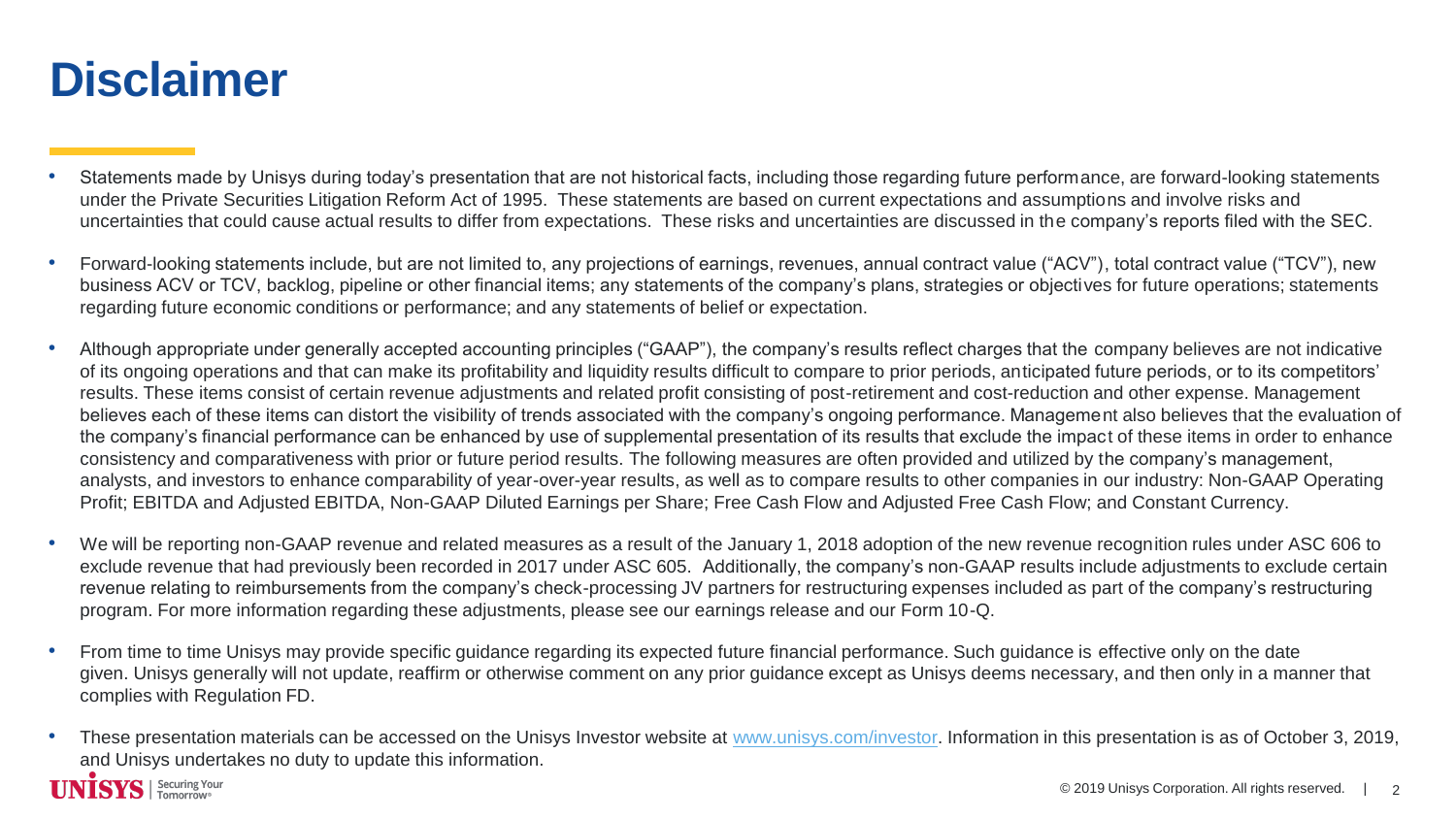## **Market Evolution**

**Significant Innovation Opportunity Created by Security, Cloud, and Digital**

| <b>PAST</b>                                                 | <b>PRESENT</b>                                                                                                                                                            | <b>LEADING EDGE</b>                                                                                                                                                                                                                                        |  |  |
|-------------------------------------------------------------|---------------------------------------------------------------------------------------------------------------------------------------------------------------------------|------------------------------------------------------------------------------------------------------------------------------------------------------------------------------------------------------------------------------------------------------------|--|--|
| <b>Waterfall   Virtual Machines</b><br>Monolithic   On-Prem | Agile   Containers<br>Microservices   Public Cloud<br>• Speed<br>• Bolt on security<br>• Cost savings:<br>- Containers vs. Virtual<br><b>Machines</b><br>- OpEx vs. Capex | DevSecOps   AI   Blockchain<br><b>Biometrics   Multi-Cloud and Edge</b><br>• End-to-end visibility<br>• Integrated security<br>• Intelligent Automation<br>• Increase margins and top line:<br>- Higher productivity<br>$-$ Less fraud<br>- Transformation |  |  |

Value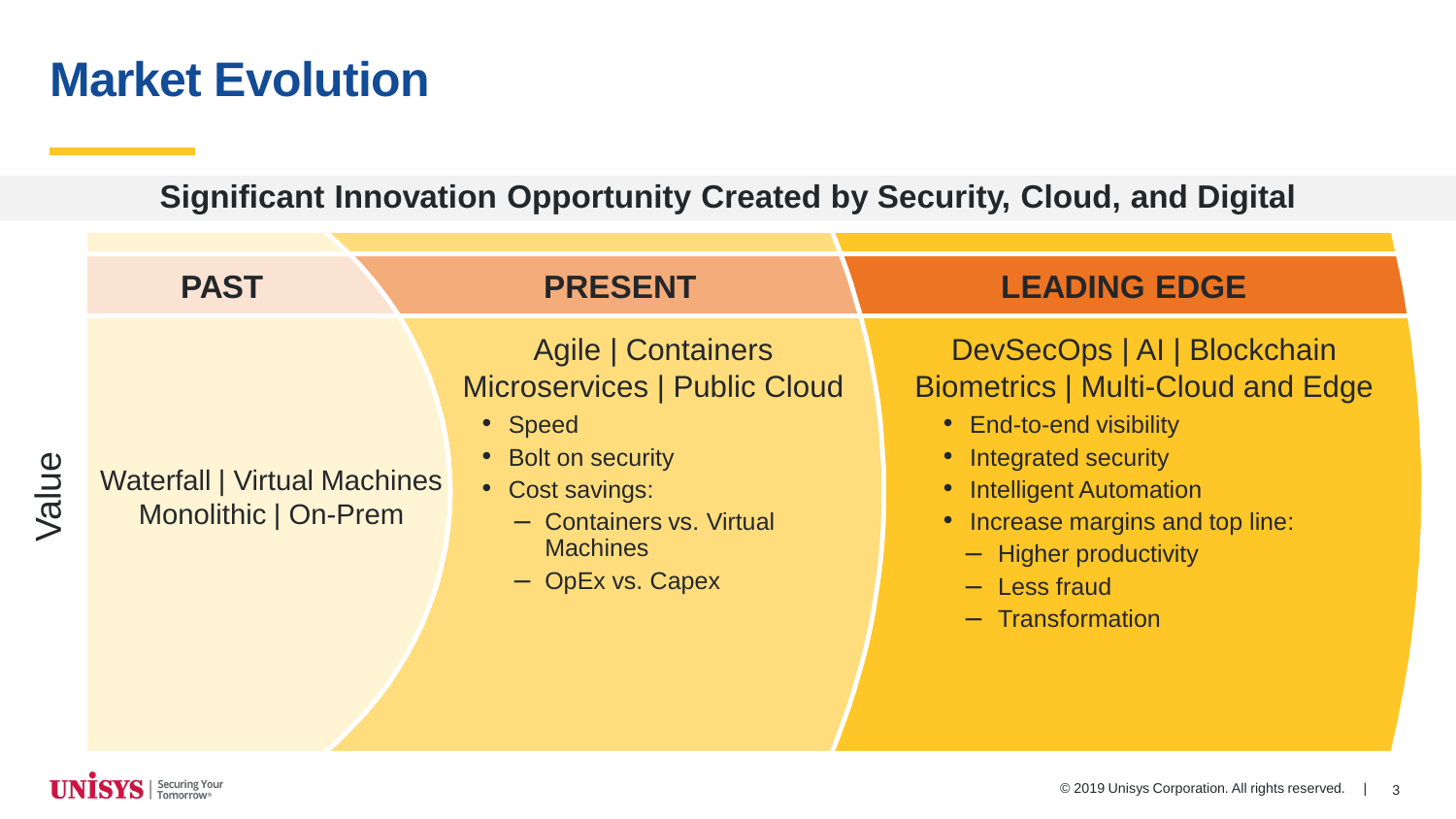## **Key Technology Initiatives to Build Winning Solutions**

**Modern and intuitive UI/UX** makes it easier to demo, use, and operate

**Microservices-based architecture** accelerates time to release via common software and integration engine

**AI, IoT, Biometrics, and Blockchain** available as a microservice creates further innovation

**Cloud First and Edge** accelerates public and private Cloud architecture



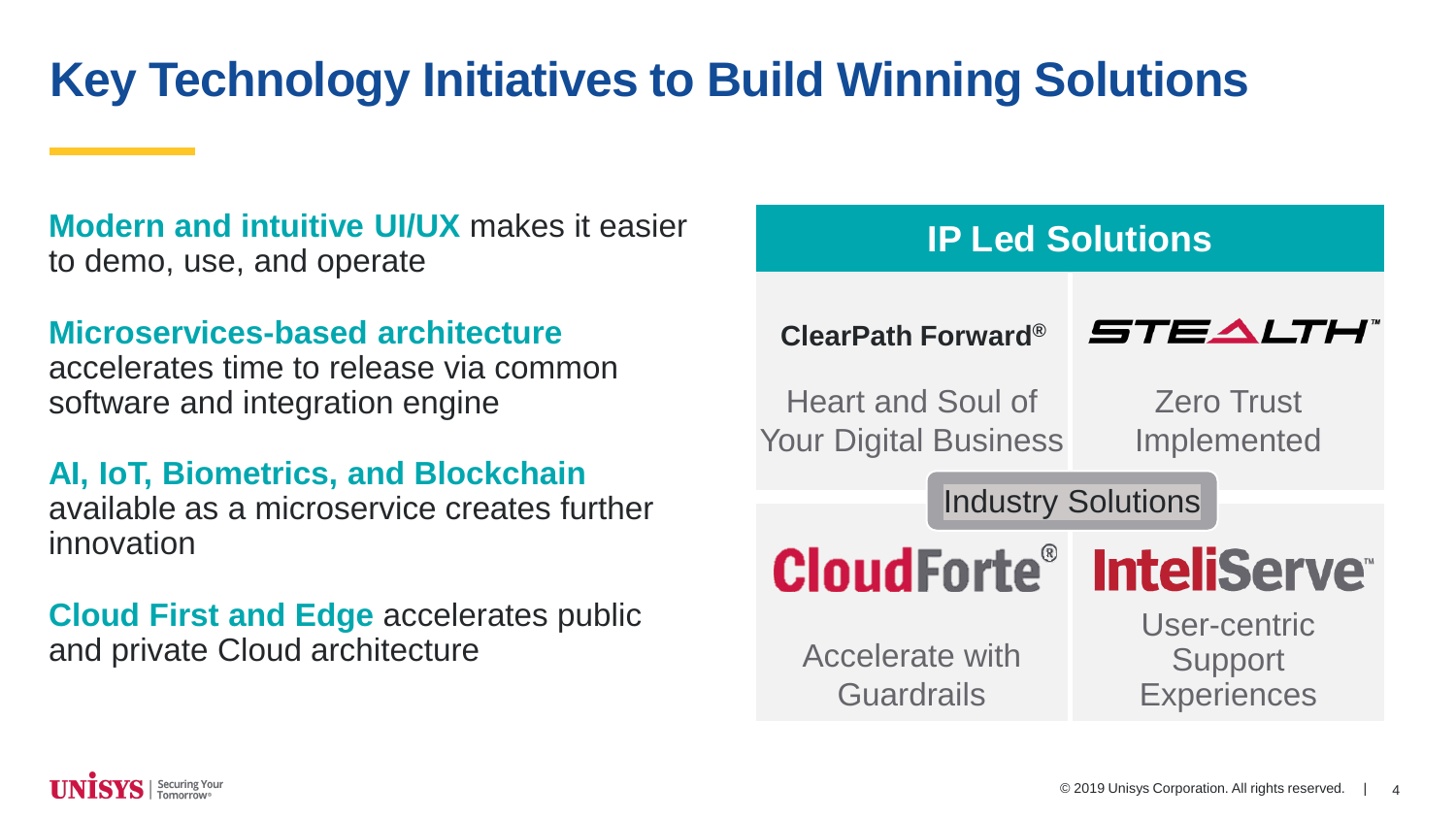## **Innovation in Digital: Innovate and Accelerate ClearPath Forward®**

Case Study 1: **Lead High Performance Innovation by Enabling Modernization and Security**

| <b>ClearPath Forward®</b><br><b>Cloud Edition</b><br>VMware + AWS, Azure |                  | <b>Protect:</b><br><b>Your Existing</b><br>Investment                                                                                                                                   | <b>Run Anywhere:</b><br><b>Software Series</b><br>and Cloud                                                                                                                         | <b>Expand:</b><br><b>New</b><br>Languages                                                                                                                                               |
|--------------------------------------------------------------------------|------------------|-----------------------------------------------------------------------------------------------------------------------------------------------------------------------------------------|-------------------------------------------------------------------------------------------------------------------------------------------------------------------------------------|-----------------------------------------------------------------------------------------------------------------------------------------------------------------------------------------|
| Software-based<br>architecture                                           | <b>Challenge</b> | Fit of ClearPath<br>Forward <sup>®</sup> in the<br>modernization<br>strategy                                                                                                            | Flexibility to run<br>where customers<br>want                                                                                                                                       | ClearPath Forward <sup>®</sup><br>supports legacy<br>languages                                                                                                                          |
| Integrated /<br>Server-based<br>architecture                             | <b>Focus</b>     | <b>ClearPath</b><br>Forward <sup>®</sup> enables<br>modernization<br>Innovation<br>workshops<br>Strengthen ability<br>to leverage<br>modern front end,<br>microservices and<br>back end | <b>Run Anywhere via</b><br>new Software<br>Series use cases<br>and Cloud<br>• Continue roadmap<br>of integrated<br>systems<br>• Partner with<br>clients to build<br>Cloud use cases | <b>Support modern</b><br>languages on<br><b>ClearPath</b><br>Forward <sup>®</sup><br>Secure support for<br>Python<br>Open ClearPath<br>Forward <sup>®</sup> —<br>enable any<br>language |

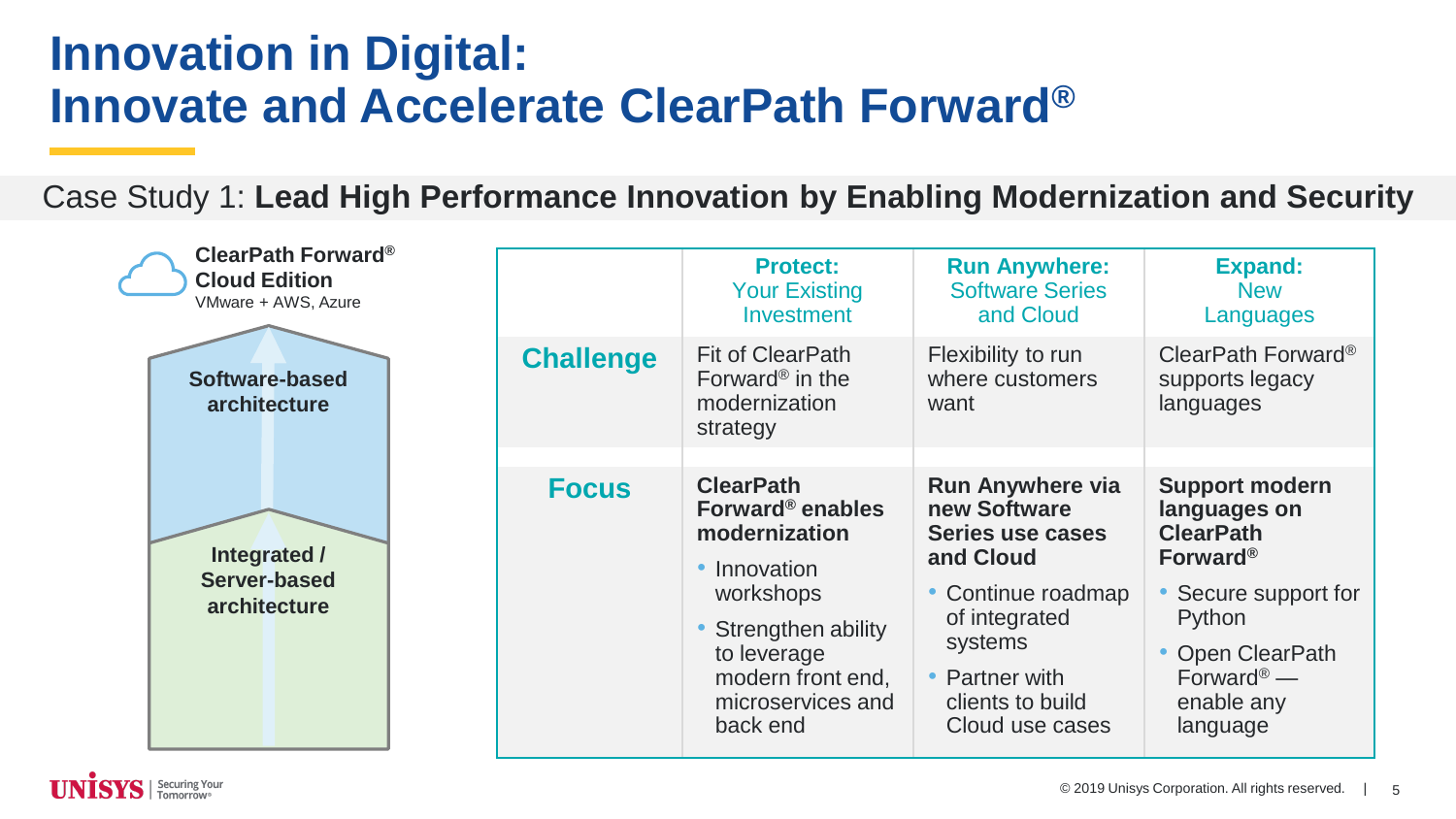## **Innovation in Security: Go From Relevance to Leadership**

Case Study 2: **Lead Security Innovation by Enabling Outcomes and Integration**



**Cloud - SaaS - Analytics**

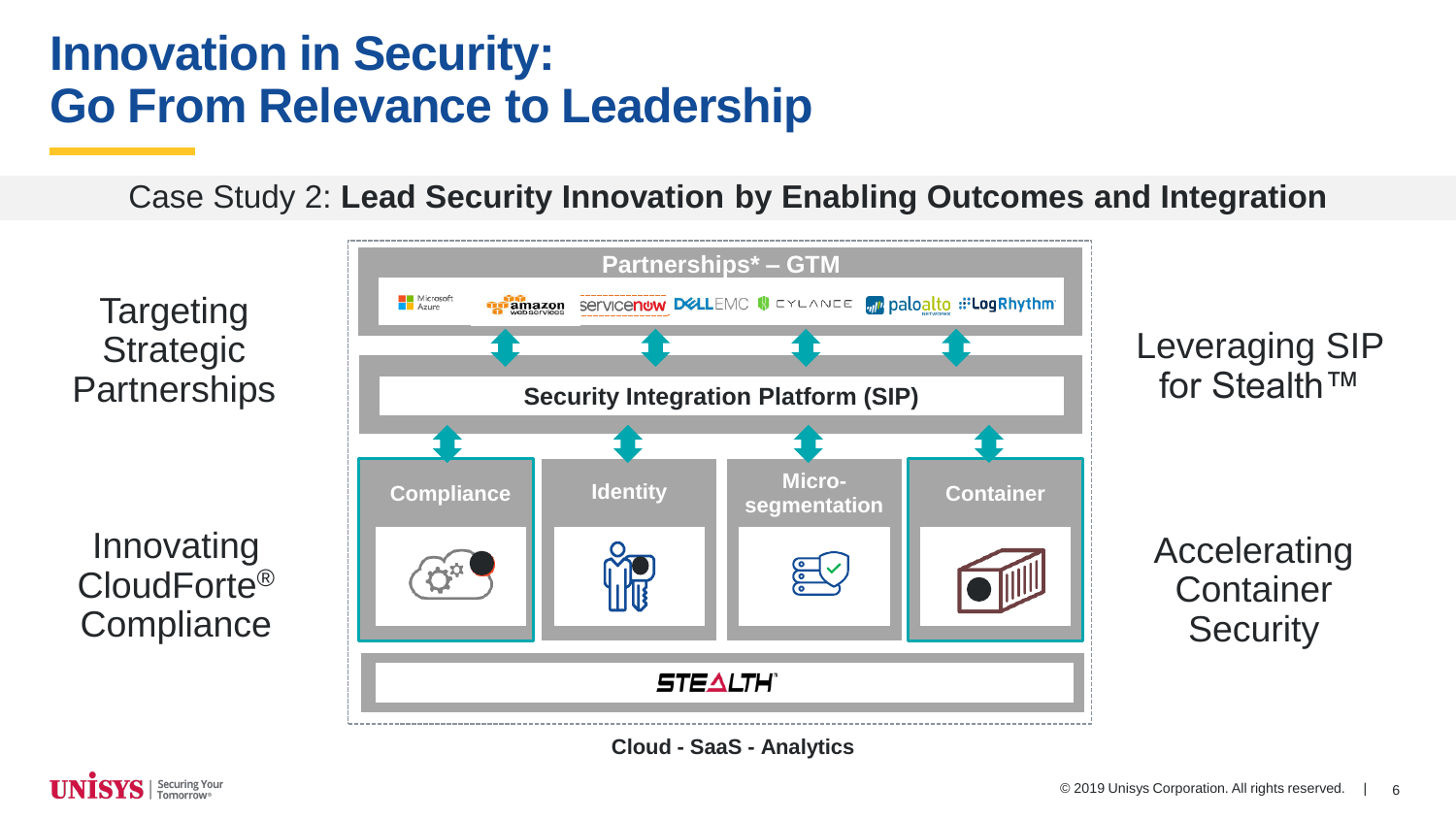### **Innovation in Cloud: Cloud via CloudForte® Enabling Success in a Multi-Cloud and Hybrid Cloud Environment**

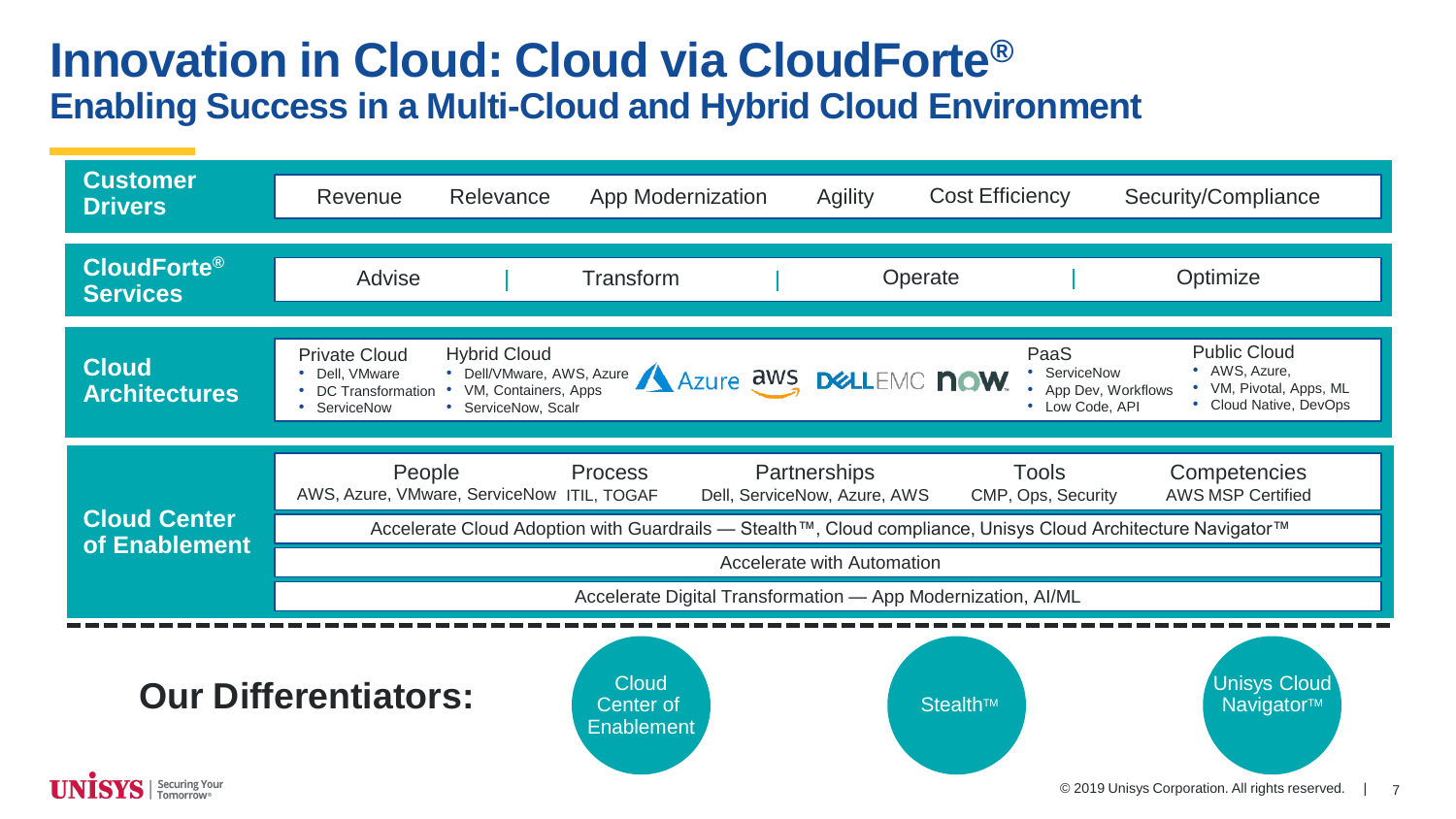### **Innovation in Digital Workplace Services: InteliServe™ – Intelligent Workplace Services Platform**

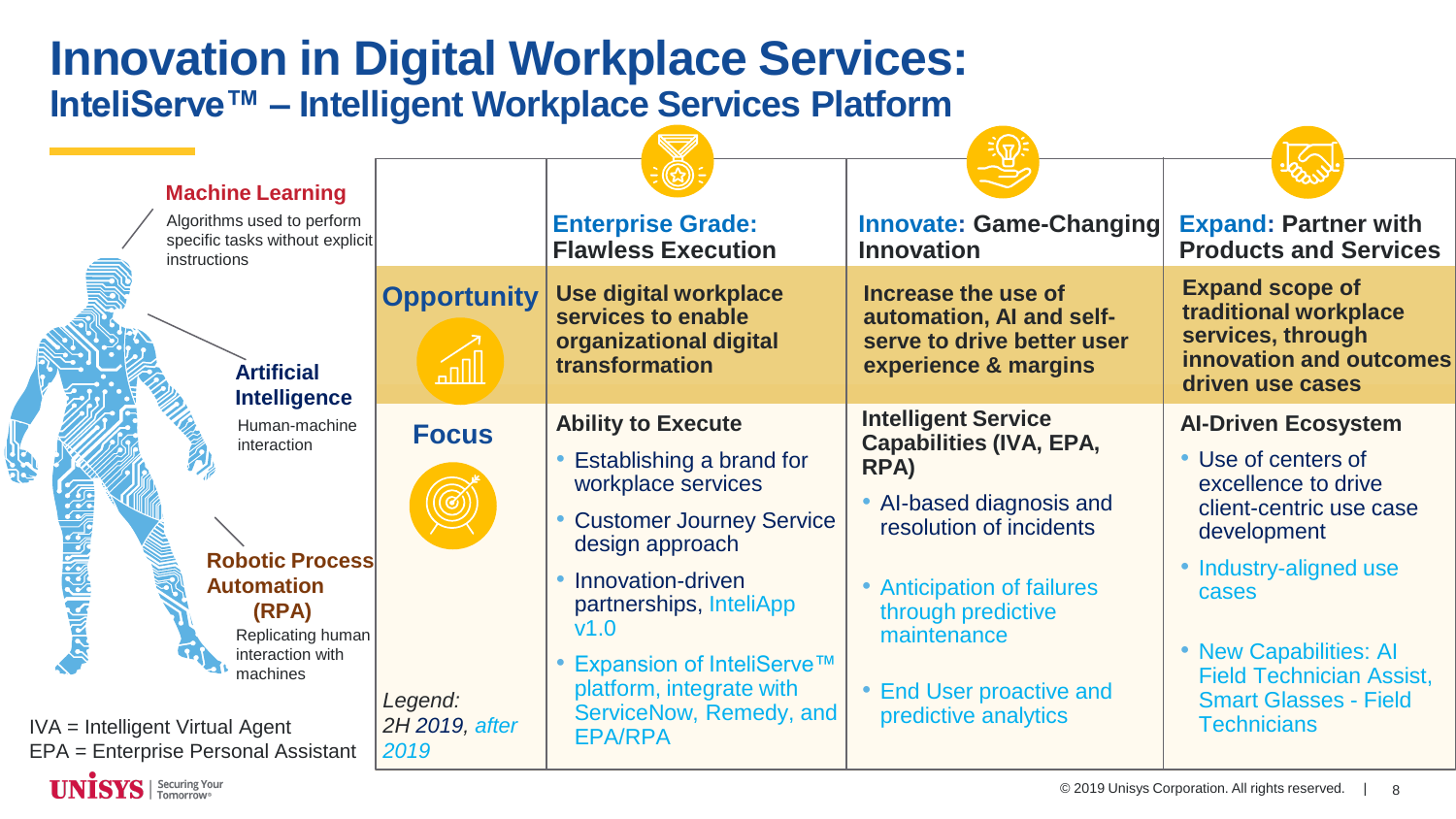## **Summary: Opportunity to Collaborate and Accelerate Innovation**

**Large-Scale Talent Transformation Journey with 5000+ learning tracks completed in 2019**

#### **Tenets of Innovation**

- Big opportunity being created by Cyber, Digital and **Cloud**
- Teams in Unisys have driven powerful innovation via the 4 examples:
	- Innovation in Digital, Security, Cloud, and End User
- Opportunity to accelerate innovation via strategic collaboration with customers and strategic partners
- Continuous learning opportunities to foster innovation



#### **Opportunity to accelerate innovation via strategic collaboration**